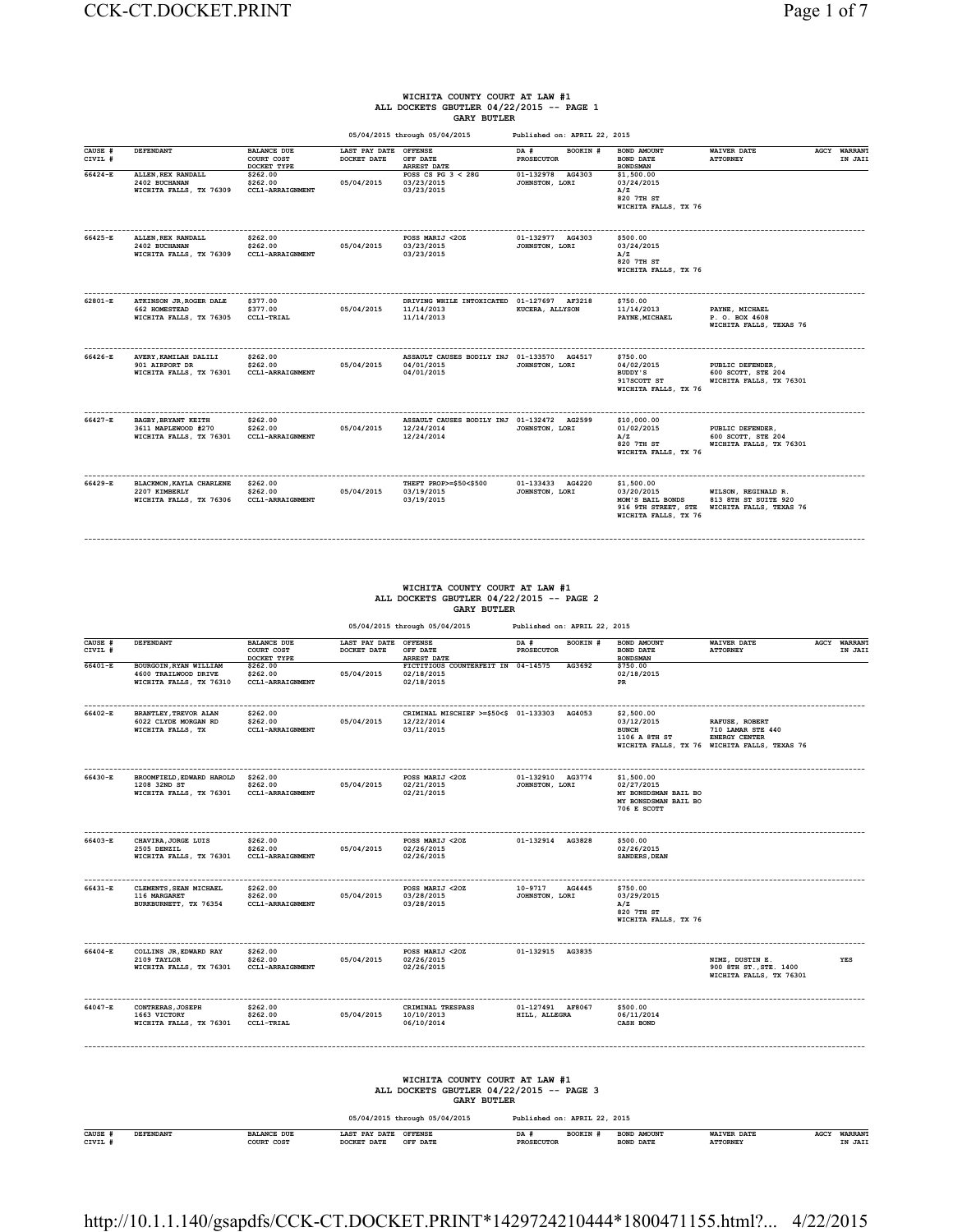#### CCK-CT.DOCKET.PRINT Page 2 of 7

| age |  |
|-----|--|
|-----|--|

|             |                                                                         | DOCKET TYPE                                     |            | <b>ARREST DATE</b>                                                      |                                     | <b>BONDSMAN</b>                                                                           |                                                                                                  |
|-------------|-------------------------------------------------------------------------|-------------------------------------------------|------------|-------------------------------------------------------------------------|-------------------------------------|-------------------------------------------------------------------------------------------|--------------------------------------------------------------------------------------------------|
| $61734 - E$ | CONTRERAS, MARIO HUMBERTO<br>1915 6TH STREET<br>WICHITA FALLS, TX 76301 | \$262.00<br>\$262.00<br>CCL1-TRIAL              | 05/04/2015 | EVADING ARREST DETENTION<br>02/11/2012<br>10/03/2013                    | 01-120304 AF2172<br>HONEY, VICTORIA | \$2,000.00<br>10/03/2013<br>PAYNE, MICHAEL                                                | PAYNE, MICHAEL<br>P. O. BOX 4608<br>WICHITA FALLS, TEXAS 76                                      |
| 66405-E     | COWLEY, DEANNA MARIE<br>3901 GAYLE<br>WICHITA FALLS, TX 76306           | \$262.00<br>\$262.00<br><b>CCL1-ARRAIGNMENT</b> | 05/04/2015 | POSS MARIJ <20Z<br>03/02/2015<br>03/02/2015                             | 01-132925 AG3897                    | \$500.00<br>03/03/2015<br>MOM'S BAIL BONDS<br>916 9TH STREET, STE<br>WICHITA FALLS, TX 76 |                                                                                                  |
| 66432-E     | CRAIG, NANCY MAE<br>710 E HATTON RD<br>MINERAL WELLS, TX 76067          | \$262.00<br>\$262.00<br><b>CCL1-ARRAIGNMENT</b> | 05/04/2015 | THEFT PROP<\$50 W/PREV CON 01-133562 AG4500<br>03/31/2015<br>03/31/2015 | JOHNSTON, LORI                      | \$250.00<br>04/01/2015<br>A/Z<br>820 7TH ST                                               | GREENWOOD, TODD<br>813 8TH STREET<br>SUITE 550-K<br>WICHITA FALLS, TX 76 WICHITA FALLS, TEXAS 76 |
| 66433-E     | CRAIN, JONATHAN<br>3407 ARTHUR<br>WICHITA FALLS, TX 76308               | \$262.00<br>\$262.00<br><b>CCL1-ARRAIGNMENT</b> | 05/04/2015 | THEFT PROP>=\$50<\$500<br>03/14/2015<br>03/14/2015                      | 01-133427 AG4109<br>JOHNSTON, LORI  | \$1,000.00<br>03/15/2015<br>A/Z<br>820 7TH ST<br>WICHITA FALLS, TX 76                     |                                                                                                  |
| 66434-E     | EDGEMON, KATIE LAUREN<br>1527 HANOVER<br>WICHITA FALLS, TX 76307        | \$262.00<br>\$262.00<br><b>CCL1-ARRAIGNMENT</b> | 05/04/2015 | POSS DANGEROUS DRUG<br>01/07/2015<br>01/07/2015                         | 01-132955 AG2805<br>JOHNSTON, LORI  | \$1,000.00<br>01/16/2015<br>A/Z<br>820 7TH ST<br>WICHITA FALLS, TX 76                     | HARRIS, BRUCE<br>900 8TH STREET, STE 106<br>WICHITA FALLS, TX 76301                              |
| 66435-E     | EDGEMON, KATIE LAUREN<br>1527 HANOVER<br>WICHITA FALLS, TX 76307        | \$262.00<br>\$262.00<br>CCL1-ARRAIGNMENT        | 05/04/2015 | POSS CS PG $3 < 28$ G<br>01/07/2015<br>01/07/2015                       | 01-132954 AG2805<br>JOHNSTON, LORI  | \$5,000.00<br>01/16/2015<br>A/Z<br>820 7TH ST<br>WICHITA FALLS, TX 76                     | HARRIS, BRUCE<br>900 8TH STREET, STE 106<br>WICHITA FALLS, TX 76301                              |

# **WICHITA COUNTY COURT AT LAW #1 ALL DOCKETS GBUTLER 04/22/2015 -- PAGE 4 GARY BUTLER**

**------------------------------------------------------------------------------------------------------------------------------------------------------------------------------------------**

|                    |                                                                                          |                                                 |                                      | 05/04/2015 through 05/04/2015                                                                    | Published on: APRIL 22, 2015          |                                                                                     |                                                                   |                         |
|--------------------|------------------------------------------------------------------------------------------|-------------------------------------------------|--------------------------------------|--------------------------------------------------------------------------------------------------|---------------------------------------|-------------------------------------------------------------------------------------|-------------------------------------------------------------------|-------------------------|
| CAUSE #<br>CIVIL # | <b>DEFENDANT</b>                                                                         | <b>BALANCE DUE</b><br>COURT COST<br>DOCKET TYPE | LAST PAY DATE OFFENSE<br>DOCKET DATE | OFF DATE<br><b>ARREST DATE</b>                                                                   | BOOKIN #<br>DA #<br><b>PROSECUTOR</b> | BOND AMOUNT<br><b>BOND DATE</b><br><b>BONDSMAN</b>                                  | <b>WAIVER DATE</b><br><b>ATTORNEY</b>                             | AGCY WARRANT<br>IN JAII |
| 59219-E            | ESPINO, MONICA LYNN<br>108 LEE ST<br>WICHITA FALLS, TX 76301                             | \$332.00<br>\$332.00<br>CCL1-TRIAL              | 05/04/2015                           | INTERFER W/PUBLIC DUTIES<br>11/24/2012<br>11/24/2012                                             | 01-123102 AE4651<br>HONEY, VICTORIA   | \$2,501.00<br>11/25/2012<br>PAYNE, MICHAEL                                          | PAYNE, MICHAEL<br>P. O. BOX 4608<br>WICHITA FALLS, TEXAS 76       |                         |
| 66436-E            | EUBANK, CHRISTOPHER DEMON<br>1723 8TH<br>WICHITA FALLS, TX 76301                         | \$262.00<br>\$262.00<br>CCL1-ARRAIGNMENT        | 05/04/2015                           | VIOL BOND/PROTECTIVE ORDE 01-133401 AG4141<br>03/16/2015<br>03/16/2015                           | JOHNSTON, LORI                        | \$2,500.00<br>03/17/2015<br>A/Z<br>820 7TH ST<br>WICHITA FALLS, TX 76               | PUBLIC DEFENDER,<br>600 SCOTT, STE 204<br>WICHITA FALLS, TX 76301 |                         |
| 63872-E            | EVANS, ISHAM CASEY<br>1314 EMMA<br>IOWA PARK, TX 76367                                   | \$262.00<br>\$262.00<br>CCL1-TRIAL              | 05/04/2015                           | EVADING ARREST DETENTION<br>03/07/2014<br>03/07/2014                                             | 01-128815 AF5779<br>KUCERA, ALLYSON   |                                                                                     |                                                                   |                         |
| 63939-E            | EVANS, ISHAM CASEY<br>1314 EMMA<br>IOWA PARK, TX 76367                                   | \$262.00<br>\$262.00<br>CCL1-TRIAL              | 05/04/2015                           | THEFT PROP>=\$50<\$500<br>03/07/2014<br>03/07/2014                                               | 01-128814 AF5779<br>KUCERA, ALLYSON   |                                                                                     |                                                                   |                         |
| 64049-E            | -----------------------<br>EVANS, ISHAM CASEY<br>711 WEST COLEMAN<br>IOWA PARK, TX 76367 | \$262.00<br>\$262.00<br>CCL1-TRIAL              | 05/04/2015                           | THEFT PROP>=\$50<\$500<br>02/24/2014<br>06/11/2014                                               | 01-129603 AF8100<br>HILL, ALLEGRA     | \$500.00<br>06/06/2014<br><b>BRENDA GREEN</b><br>820 7TH ST<br>WICHITA FALLS, TX 76 |                                                                   |                         |
| 66437-E            | FIGUEROA, ERIC THOMAS<br>801 W. LAMAR<br>WICHITA FALLS, TX 76306                         | \$262.00<br>\$262.00<br>CCL1-ARRAIGNMENT        | 05/04/2015                           | ASSAULT CAUSES BODILY INJ 01-133454 AG4236<br>03/19/2015<br>03/19/2015                           | JOHNSTON, LORI                        | \$3,000.00<br>03/20/2015<br>A/Z<br>820 7TH ST<br>WICHITA FALLS, TX 76               |                                                                   |                         |
| 66438-E            | FLETCHER, JOHNATHAN LARRY<br>1618 SUNNYSIDE<br>WICHITA FALLS, TX 76301                   | \$262.00<br>\$262.00<br><b>CCL1-ARRAIGNMENT</b> | 05/04/2015                           | POSS MARIJ <20Z<br>01/29/2015<br>01/29/2015                                                      | 01-132957 AG3290<br>JOHNSTON, LORI    | \$500.00<br>01/29/2015<br>A/Z<br>820 7TH ST<br>WICHITA FALLS, TX 76                 | PUBLIC DEFENDER,<br>600 SCOTT, STE 204<br>WICHITA FALLS, TX 76301 |                         |
|                    |                                                                                          |                                                 |                                      | WICHITA COUNTY COURT AT LAW #1<br>ALL DOCKETS GBUTLER 04/22/2015 -- PAGE 5<br><b>GARY BUTLER</b> |                                       |                                                                                     |                                                                   |                         |
|                    |                                                                                          |                                                 |                                      | 05/04/2015 through 05/04/2015                                                                    | Published on: APRIL 22, 2015          |                                                                                     |                                                                   |                         |
| CAUSE #<br>CIVIL # | DEFENDANT                                                                                | <b>BALANCE DUE</b><br>COURT COST<br>DOCKET TYPE | LAST PAY DATE OFFENSE<br>DOCKET DATE | OFF DATE<br><b>ARREST DATE</b>                                                                   | BOOKIN #<br>DA #<br><b>PROSECUTOR</b> | BOND AMOUNT<br>BOND DATE<br><b>BONDSMAN</b>                                         | <b>WAIVER DATE</b><br><b>ATTORNEY</b>                             | AGCY WARRANT<br>IN JAII |
| $63450 - E$        | FORD, JOHN TYLER<br>4351 BOREN<br>WICHITA FALLS, TX 76308                                | \$377.00<br>\$377.00<br>CCL1-ANNOUNCEMENT       | 05/04/2015                           | DRIVING WHILE INTOXICATED<br>01/01/2014<br>01/01/2014                                            | 04-13667<br>AF4201<br>KUCERA, ALLYSON | \$750.00<br>01/01/2014<br><b>BRENDA GREEN</b><br>820 7TH ST<br>WICHITA FALLS, TX 76 | REDDELL, SCOTT<br>WICHITA FALLS, TEXAS 76                         |                         |
| 66439-E            | FULMER, PATRICK EUGENE                                                                   | \$262.00                                        |                                      | FAIL TO IDENTIFY FUGITIVE 10-9692                                                                | AG3987                                | \$2,500.00                                                                          |                                                                   |                         |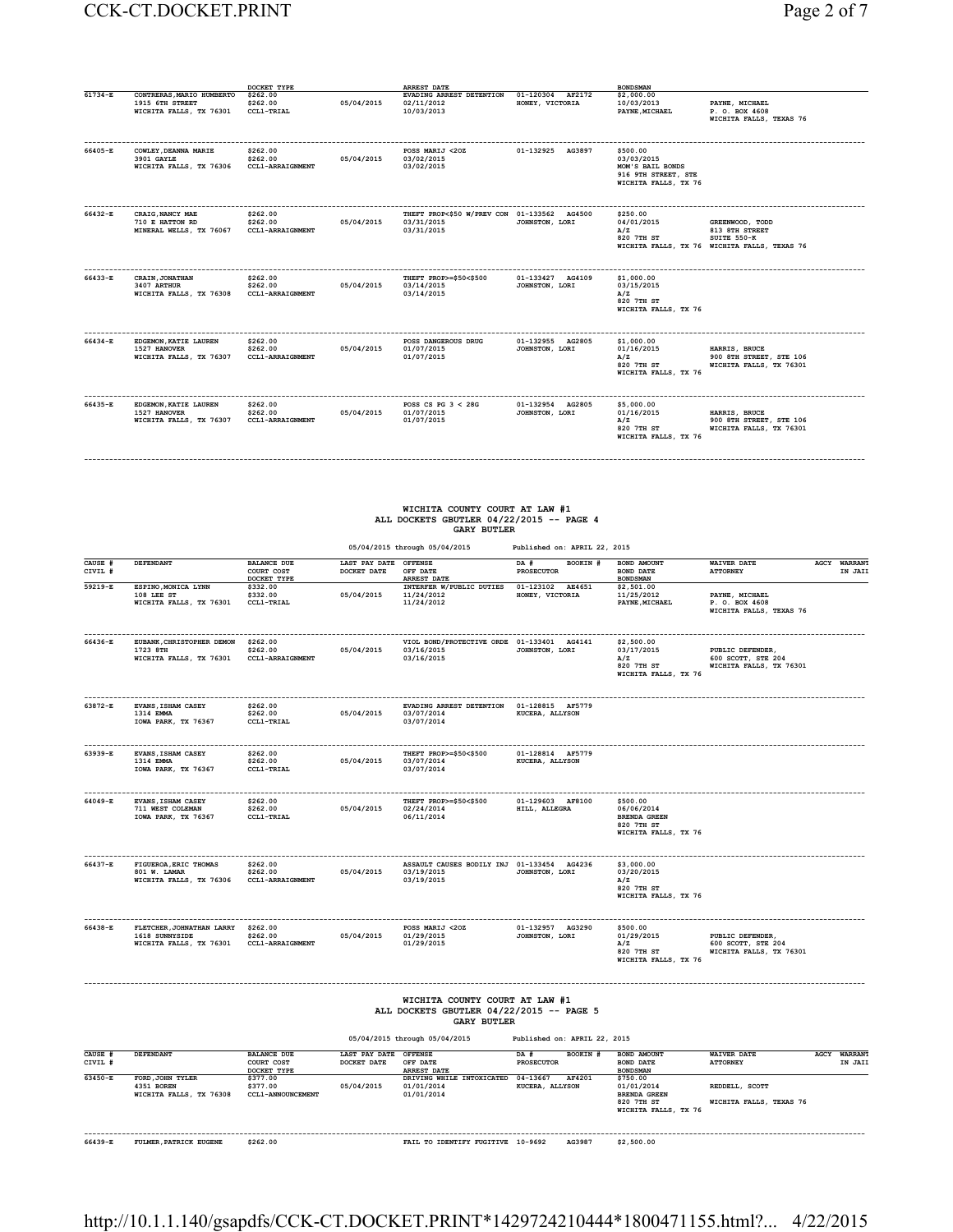|         | 4004 TOWN TERRACE<br>LOS GATOS, CA 95031                                   | \$262.00<br><b>CCL1-ARRAIGNMENT</b>             | 05/04/2015 | 03/08/2015<br>03/08/2015                           | JOHNSTON, LORI                      | PR                                                                    | SYCK, REBEKAH<br>3808 KEMP BLVD STE B #1<br>WICHITA FALLS, TX 76308              |
|---------|----------------------------------------------------------------------------|-------------------------------------------------|------------|----------------------------------------------------|-------------------------------------|-----------------------------------------------------------------------|----------------------------------------------------------------------------------|
| 66440-E | <b>GLASS, JENNI MARIE</b><br>701 E PECAN<br>SEYMOUR, TX 76380              | \$262.00<br>\$262.00<br><b>CCL1-ARRAIGNMENT</b> | 05/04/2015 | THEFT PROP>=\$50<\$500<br>03/31/2015<br>03/31/2015 | 01-133563 AG4506<br>JOHNSTON, LORI  | \$250.00<br>04/01/2015<br>A/Z<br>820 7TH ST<br>WICHITA FALLS, TX 76   | STREICH, RYAN M<br>900 8TH STREET SUITE 81<br>WICHITA FALLS, TX 76301            |
| 66441-E | <b>GRAVES, ELI DE-COVEN</b><br>1300 TRAVIS ST<br>WICHITA FALLS, TX 76301   | \$262.00<br>\$262.00<br><b>CCL1-ARRAIGNMENT</b> | 05/04/2015 | CRIMINAL TRESPASS<br>02/28/2015<br>03/28/2015      | 01-133398 AG4431<br>JOHNSTON, LORI  | \$500.00                                                              | <b>BARBER, MARK</b><br>YES<br>1101 SCOTT AVE., STE. 1<br>WICHITA FALLS, TX 76301 |
| 58536-E | HARRIS, MICHAEL SHANE<br>1211 CENTRAL FRWY #109<br>WICHITA FALLS, TX 76306 | \$262.00<br>\$262.00<br>CCL1-TRIAL              | 05/04/2015 | THEFT PROP>=\$50<\$500<br>06/25/2012<br>07/03/2012 | 01-121653 AE1220<br>HONEY, VICTORIA | IN CUSTODY                                                            | PUBLIC DEFENDER.<br>600 SCOTT, STE 204<br>WICHITA FALLS, TX 76301                |
| 66442-E | HAVELKA, AARON MICHAEL<br>3501 ARTHUR ST<br>WICHITA FALLS, TX 76308        | \$262.00<br>\$262.00<br><b>CCL1-ARRAIGNMENT</b> | 05/04/2015 | THEFT PROP>=\$50<\$500<br>03/14/2015<br>03/14/2015 | 01-133429 AG4110<br>JOHNSTON, LORI  | \$1,000.00<br>03/15/2015<br>A/Z<br>820 7TH ST<br>WICHITA FALLS, TX 76 |                                                                                  |

#### **WICHITA COUNTY COURT AT LAW #1 ALL DOCKETS GBUTLER 04/22/2015 -- PAGE 6 GARY BUTLER**

**------------------------------------------------------------------------------------------------------------------------------------------------------------------------------------------**

|                    |                                                                                             |                                                 |                                      | 05/04/2015 through 05/04/2015                                   | Published on: APRIL 22, 2015          |                                                                           |                                                                                                                 |                                |
|--------------------|---------------------------------------------------------------------------------------------|-------------------------------------------------|--------------------------------------|-----------------------------------------------------------------|---------------------------------------|---------------------------------------------------------------------------|-----------------------------------------------------------------------------------------------------------------|--------------------------------|
| CAUSE #<br>CIVIL # | DEFENDANT                                                                                   | <b>BALANCE DUE</b><br>COURT COST<br>DOCKET TYPE | LAST PAY DATE OFFENSE<br>DOCKET DATE | OFF DATE<br><b>ARREST DATE</b>                                  | BOOKIN #<br>DA #<br><b>PROSECUTOR</b> | <b>BOND AMOUNT</b><br><b>BOND DATE</b><br><b>BOND SMAN</b>                | <b>WAIVER DATE</b><br><b>ATTORNEY</b>                                                                           | <b>AGCY WARRANT</b><br>IN JAII |
| 66446-E            | HAVELKA, AARON MICHAEL<br>3501 ARTHUR ST<br>WICHITA FALLS, TX 76308                         | \$262.00<br>\$262.00<br><b>CCL1-ARRAIGNMENT</b> | 05/04/2015                           | HINDER APPREHENSION/PROSE 01-133428<br>03/14/2015<br>03/14/2015 | AG4110<br>JOHNSTON, LORI              | \$2,500.00<br>03/15/2015<br>A/Z<br>820 7TH ST<br>WICHITA FALLS, TX 76     |                                                                                                                 |                                |
| 66443-E            | HERNANDEZ, LUKE CHRISTOPHE \$262.00<br><b>TOPHER</b><br>509 N. WAGGNER<br>ELECTRA, TX 76360 | \$262.00<br><b>CCL1-ARRAIGNMENT</b>             | 05/04/2015                           | ASSAULT CAUSES BODILY INJ 03-2910<br>02/13/2015<br>02/13/2015   | JOHNSTON, LORI                        | \$2,500.00<br>A/Z<br>820 7TH ST<br>WICHITA FALLS, TX 76                   |                                                                                                                 |                                |
| 66444-E            | HETRICK, HEATHER RENE<br>900 BURNETT<br>WICHITA FALLS, TX 76301                             | \$262.00<br>\$262.00<br><b>CCL1-ARRAIGNMENT</b> | 05/04/2015                           | CRIMINAL TRESPASS<br>03/21/2015<br>03/21/2015                   | 01-133517 AG4276<br>JOHNSTON, LORI    | \$1,500.00<br>03/24/2015<br>PR                                            |                                                                                                                 |                                |
| 66445-E            | HIBBS, GEOFFREY SPENCER<br>106 AVE G<br>BURKBURNETT, TX 76354                               | \$262.00<br>\$262.00<br><b>CCL1-ARRAIGNMENT</b> | 05/04/2015                           | PROH WEAPON KNUCKLES<br>03/17/2015<br>03/17/2015                | $10 - 9701$<br>JOHNSTON, LORI         | \$1,000.00<br>MY BONSDSMAN BAIL BO<br>MY BONSDSMAN BAIL BO<br>706 E SCOTT |                                                                                                                 |                                |
| 62100-E            | <b>JACKSON, SHANNON</b><br>507 JALONIC<br>WICHITA FALLS, TX 76301                           | \$262.00<br>\$262.00<br>CCL1-TRIAL              | 05/04/2015                           | EVADING ARREST DETENTION<br>08/31/2013<br>08/31/2013            | 04-13245<br>AF1353<br>KUCERA, ALLYSON | \$20,000.00<br>09/01/2013<br><b>URBONDSMAN</b><br>PO BOX 8105             | SMITH, CHUCK<br>901 INDIANA STREET, SUI<br>FIRST TEXAS BUILDING<br>WICHITA FALLS, TX 76 WICHITA FALLS, TX 76301 |                                |
| 66447-E            | JOHNSON, BRET JAMES<br>411 1/2 E 1ST<br>BURKBURNETT, TX 76354                               | \$262.00<br>\$262.00<br>CCL1-ARRAIGNMENT        | 05/04/2015                           | THEFT PROP>=\$50<\$500<br>03/27/2015<br>03/27/2015              | 01-133538 AG4417<br>JOHNSTON, LORI    | \$1,000.00<br>03/28/2015<br>A/Z<br>820 7TH ST<br>WICHITA FALLS, TX 76     |                                                                                                                 |                                |

#### **WICHITA COUNTY COURT AT LAW #1 ALL DOCKETS GBUTLER 04/22/2015 -- PAGE 7 GARY BUTLER**

**------------------------------------------------------------------------------------------------------------------------------------------------------------------------------------------**

 **05/04/2015 through 05/04/2015 Published on: APRIL 22, 2015 CAUSE # DEFENDANT BALANCE DUE LAST PAY DATE OFFENSE DA # BOOKIN # BOND AMOUNT WAIVER DATE AGCY WARRANT CIVIL # COURT COST DOCKET DATE OFF DATE PROSECUTOR BOND DATE ATTORNEY IN JAIL** 30327-E KYLE,TELISANICOLE DOCKET TYPE ARREST DATE THE TRIP OF BONDSMAN<br>28:30327-E KYLE,TELISANICOLE \$257.00<br>GRAND PRAIRIE, TX 75052 CCLI-TRIAL 05/04/2015 11/19/2004 EAVES DATES 05/04/2005<br>PR DRAIRIE, TX 75052 CCLI-TRIAL **------------------------------------------------------------------------------------------------------------------------------------------------------------------------------------------ 66448-E LEE,JEFFREY DEWAYNE \$377.00 DRIVING WHILE INTOXICATED 04-14614 AG4103 \$2,500.00 3005 PENNSYLVANIA \$377.00 05/04/2015 03/14/2015 JOHNSTON, LORI 03/14/2015 PUBLIC DEFENDER, WICHITA FALLS, TX 76309 CCL1-ARRAIGNMENT 03/14/2015 A/Z 600 SCOTT, STE 204 820 7TH ST WICHITA FALLS, TX 76301 WICHITA FALLS, TX 76 ------------------------------------------------------------------------------------------------------------------------------------------------------------------------------------------ 66450-E LESPERANCE,DARRYL WAYNE \$262.00 RESIST ARREST SEARCH OR T 01-133497 AG4313 \$1,000.00 2207 HINES \$262.00 05/04/2015 03/23/2015 JOHNSTON, LORI PUBLIC DEFENDER, WICHITA FALLS, CCL1-ARRAIGNMENT 03/23/2015 A/Z 600 SCOTT, STE 204 820 7TH ST WICHITA FALLS, TX 76301** A/Z<br>820 7TH ST<br>WICHITA FALLS, TX 76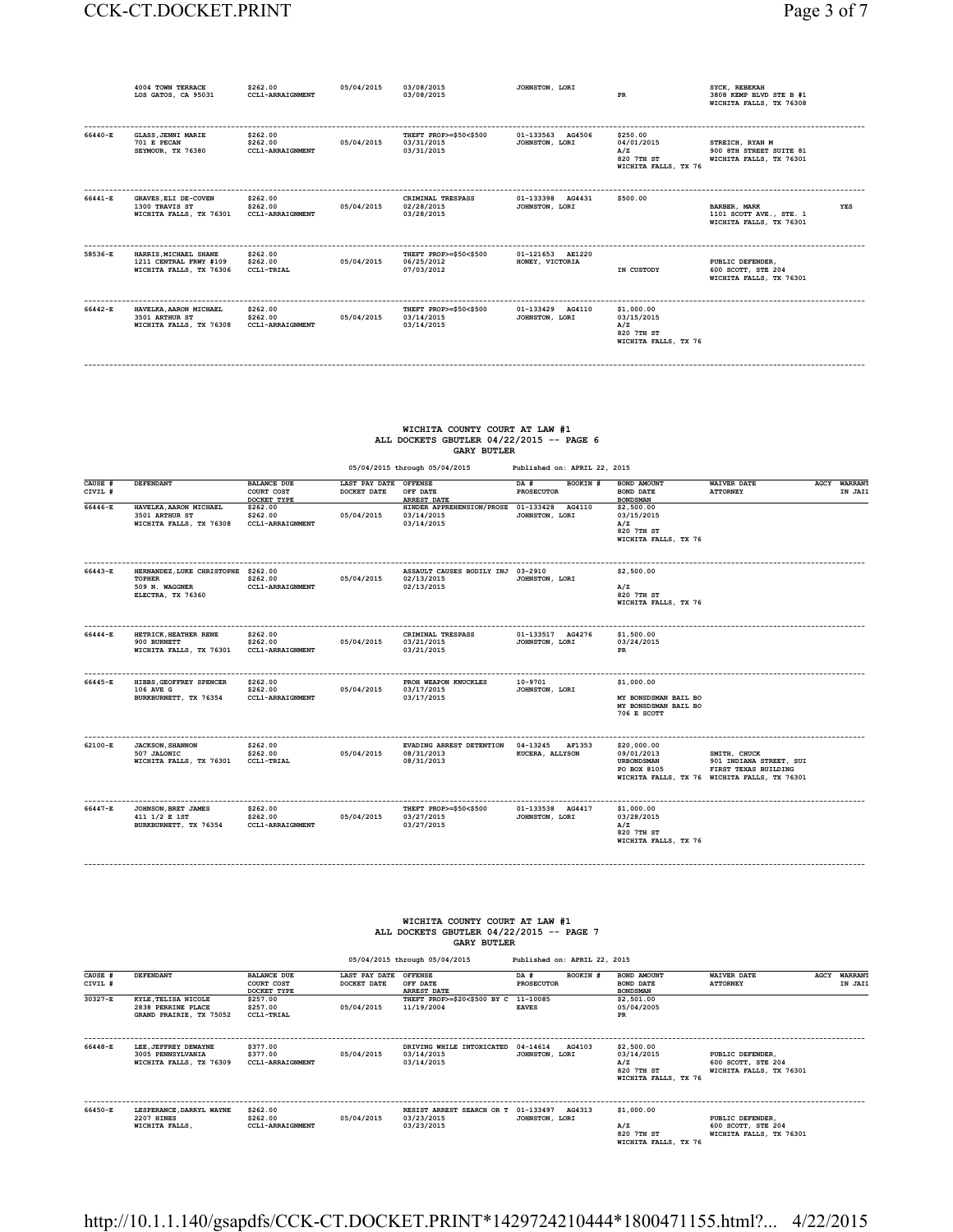| 60165-E | LETCHER, AUSTIN BLAINE<br>808 VOGEL<br>IOWA PARK, TX 76367         | \$262.00<br>\$262.00<br>CCL1-TRIAL | 05/04/2015 | THEFT PROP>=\$500<\$1,500<br>02/13/2013<br>02/26/2013 | 02-3360<br>AE6738<br><b>BATES, ANTHONY</b> | \$1,500.00<br>02/27/2013<br>A-AA<br>1000 6TH ST<br>WICHITA FALLS, TX 76 | SANDERS, DEAN<br>2113 KELL BLVD E<br>WICHITA FALLS, TEXAS 76 |
|---------|--------------------------------------------------------------------|------------------------------------|------------|-------------------------------------------------------|--------------------------------------------|-------------------------------------------------------------------------|--------------------------------------------------------------|
| 60166-E | LETCHER, AUSTIN BLAINE<br>808 VOGEL<br>IOWA PARK, TX 76367         | \$262.00<br>\$262.00<br>CCL1-TRIAL | 05/04/2015 | THEFT PROP>=\$500<\$1,500<br>02/13/2013<br>02/26/2013 | 02-3358<br>AE6738<br><b>BATES, ANTHONY</b> | \$1,500.00<br>02/27/2013<br>A-AA<br>1000 6TH ST<br>WICHITA FALLS, TX 76 | SANDERS, DEAN<br>2113 KELL BLVD E<br>WICHITA FALLS, TEXAS 76 |
| 64984-E | LONGACRE, AUSTIN MCKINLEY<br>2208 SELMA<br>WICHITA FALLS, TX 76306 | \$377.00<br>\$377.00<br>CCL1-TRIAL | 05/04/2015 | DRIVING WHILE INTOXICATED<br>08/16/2014<br>08/16/2014 | 07-9581<br>AF9728<br>JOHNSTON, LORI        | \$750.00<br>08/16/2014<br>A/Z<br>820 7TH ST<br>WICHITA FALLS, TX 76     |                                                              |

**------------------------------------------------------------------------------------------------------------------------------------------------------------------------------------------**

## **WICHITA COUNTY COURT AT LAW #1 ALL DOCKETS GBUTLER 04/22/2015 -- PAGE 8 GARY BUTLER**

| 05/04/2015 through 05/04/2015 | Published on: APRIL 22, 2015 |
|-------------------------------|------------------------------|
|                               |                              |

| CAUSE #<br>CIVIL # | DEFENDANT                                                                                | <b>BALANCE DUE</b><br>COURT COST<br>DOCKET TYPE         | LAST PAY DATE<br>DOCKET DATE         | <b>OFFENSE</b><br>OFF DATE<br><b>ARREST DATE</b>                                                 | DA #<br>BOOKIN #<br>PROSECUTOR     | BOND AMOUNT<br>BOND DATE<br><b>BOND SMAN</b>                                   | <b>WAIVER DATE</b><br><b>ATTORNEY</b>                                                                | <b>AGCY WARRANT</b><br>IN JAII |
|--------------------|------------------------------------------------------------------------------------------|---------------------------------------------------------|--------------------------------------|--------------------------------------------------------------------------------------------------|------------------------------------|--------------------------------------------------------------------------------|------------------------------------------------------------------------------------------------------|--------------------------------|
| 66451-E            | MARIN. JANIS ELAINE<br>1108 E SCOTT AVE APT 124<br>WICHITA FALLS, TX 76301               | \$262.00<br>\$262.00<br>CCL1-ARRAIGNMENT                | 05/04/2015                           | ASSAULT CAUSES BODILY INJ 01-133513 AG4253<br>03/20/2015<br>03/20/2015                           | JOHNSTON, LORI                     | \$2,500.00<br>03/21/2015<br>A/Z<br>820 7TH ST<br>WICHITA FALLS, TX 76          | PUBLIC DEFENDER<br>600 SCOTT, STE 204<br>WICHITA FALLS, TX 76301                                     |                                |
| 66406-E            | MARTIN, KAY LYNN<br>405 EAST MORRIS<br>SEYMOUR, TX 76380                                 | \$262.00<br>\$262.00<br>CCL1-ARRAIGNMENT                | 05/04/2015                           | RESIST ARREST SEARCH OR T 01-133349 AG3919<br>03/03/2015<br>03/03/2015                           |                                    | \$1,500.00<br>03/05/2015<br>PR                                                 | ------------------<br>PUBLIC DEFENDER,<br>600 SCOTT, STE 204<br>WICHITA FALLS, TX 76301              |                                |
| 66407-E            | MARTIN, KAY LYNN<br>405 EAST MORRIS<br>SEYMOUR, TX 76380                                 | \$262.00<br>\$262.00<br>$\verb CCL1-ARRA1GNMENT $       | 05/04/2015                           | THEFT PROP>=\$50<\$500<br>03/03/2015<br>03/03/2015                                               | 01-133350 AG3919                   | \$250.00<br>03/05/2015<br>PR                                                   | PUBLIC DEFENDER.<br>600 SCOTT, STE 204<br>WICHITA FALLS, TX 76301                                    |                                |
| 66452-R            | <b>MASTERSON, JENNIFER</b><br>121E 6TH ST<br>RINGLING, OK 73456                          | \$262.00<br>\$262.00<br>CCL1-ARRAIGNMENT                | 05/04/2015                           | POSS DANGEROUS DRUG<br>03/15/2015<br>03/15/2015                                                  | 10-9700 AG4136<br>JOHNSTON, LORI   | \$1,000.00<br>03/16/2015<br>A/Z<br>820 7TH ST<br>WICHITA FALLS, TX 76          |                                                                                                      |                                |
| 66408-E            | MATALVO, NORMAN ISRAEL<br>1300 TRAVIS<br>WICHITA FALLS, TX 76301                         | \$262.00<br>\$262.00<br>CCL1-ARRAIGNMENT                | 05/04/2015                           | FAIL TO IDENTIFY GIVING F 01-133378 AG3873<br>02/28/2015<br>02/28/2015                           |                                    | \$750.00<br>03/01/2015<br>KENT KNOWLES BAIL BO<br>KENT KNOWLES BAIL BO         |                                                                                                      |                                |
| 66449-E            | MCDONALD, SAMANTHA ANN<br>1211 11ST APT 2<br>WICHITA FALLS, TX 76301                     | \$262.00<br>\$262.00<br><b>CCL1-ARRAIGNMENT</b>         | 05/04/2015                           | POSS CS PG $3 < 28$ G<br>03/20/2015<br>03/20/2015                                                | 04-14621 AG4268<br>JOHNSTON, LORI  | \$2,500.00                                                                     | BJORDAMMEN, STEPHEN R<br>710 LAMAR, SUITE 440<br>WICHITA FALLS, TX 76301                             | <b>YES</b>                     |
| 62389-R            | MCLAIN, CHOICE AUSTIN<br>2613 PENNSYLVANIA<br>WICHITA FALLS, TX 76309                    | \$712.00<br>\$262.00<br>$CCL1-TRIAL$                    | 05/04/2015                           | ASSAULT CAUSES BODILY INJ 01-127844 AF3715<br>10/12/2013<br>12/09/2013                           | HONEY, VICTORIA                    | \$2.500.00<br>12/09/2013<br>BRENDA GREEN<br>820 7TH ST<br>WICHITA FALLS, TX 76 | PUBLIC DEFENDER,<br>600 SCOTT, STE 204<br>WICHITA FALLS, TX 76301                                    |                                |
|                    |                                                                                          |                                                         |                                      | WICHITA COUNTY COURT AT LAW #1<br>ALL DOCKETS GBUTLER 04/22/2015 -- PAGE 9<br><b>GARY BUTLER</b> |                                    |                                                                                |                                                                                                      |                                |
|                    |                                                                                          |                                                         |                                      | 05/04/2015 through 05/04/2015                                                                    | Published on: APRIL 22, 2015       |                                                                                |                                                                                                      |                                |
| CAUSE #<br>CIVIL # | <b>DEFENDANT</b>                                                                         | <b>BALANCE DUE</b><br>COURT COST<br>DOCKET TYPE         | LAST PAY DATE OFFENSE<br>DOCKET DATE | OFF DATE<br>ARREST DATE                                                                          | DA #<br>BOOKIN #<br>PROSECUTOR     | BOND AMOUNT<br>BOND DATE<br><b>BONDSMAN</b>                                    | <b>WAIVER DATE</b><br><b>ATTORNEY</b>                                                                | AGCY WARRANT<br>IN JAIL        |
| $66453 - E$        | MILLER, CHELSEA MICHELE<br>1627 OAKMONT<br>WICHITA FALLS, TX 76310                       | \$262.00<br>\$262.00<br>CCL1-ARRAIGNMENT                | 05/04/2015                           | THEFT PROP>=\$50<\$500<br>03/18/2015<br>03/18/2015                                               | 01-133430 AG4201<br>JOHNSTON, LORI | \$750.00<br>03/19/2015<br>BUDDY'S<br>917SCOTT ST<br>WICHITA FALLS, TX 76       |                                                                                                      |                                |
| 65257-E            | MOBLEY, JESSICA DEAN<br>1615 TILDEN<br>WICHITA FALLS, TX 76309                           | \$262.00<br>\$262.00<br>$CCL1-TRIAL$                    | 05/04/2015                           | POSS MARIJ <20Z<br>10/31/2014<br>10/31/2014                                                      | 01-130485 AG1532<br>HILL, ALLEGRA  | \$500.00<br>11/01/2014<br>A/Z<br>820 7TH ST<br>WICHITA FALLS, TX 76            | STREICH, RYAN M<br>900 8TH STREET SUITE 81<br>WICHITA FALLS, TX 76301                                |                                |
| ------<br>66409-E  | ----------------------<br>MUNHOLLAND, JESSE DOYLE<br>4731 GAY<br>WICHITA FALLS, TX 76306 | -----------<br>\$377.00<br>\$377.00<br>CCL1-ARRAIGNMENT | 05/04/2015                           | DRIVING WHILE INTOXICATED 01-128205 AG3570<br>07/16/2014<br>02/11/2015                           |                                    | .<br>\$1,500.00<br>02/11/2015<br>A/Z<br>820 7TH ST                             | <br>VALVERDE, MICHAEL A.<br>SUITE 500<br>901 INDIANA<br>WICHITA FALLS, TX 76 WICHITA FALLS, TX 76301 |                                |
| 66456-E            | MURLEY, DENNIS BLAKE<br>4100 WEEKS PARK LN APT 19<br>WICHITA FALLS, TX 76308             | \$262.00<br>\$262.00<br>CCL1-ARRAIGNMENT                | 05/04/2015                           | POSS MARIJ <20Z<br>03/16/2015<br>03/16/2015                                                      | 01-132959 AG4161<br>JOHNSTON, LORI | \$500.00<br>03/17/2015<br>A/Z<br>820 7TH ST<br>WICHITA FALLS, TX 76            |                                                                                                      |                                |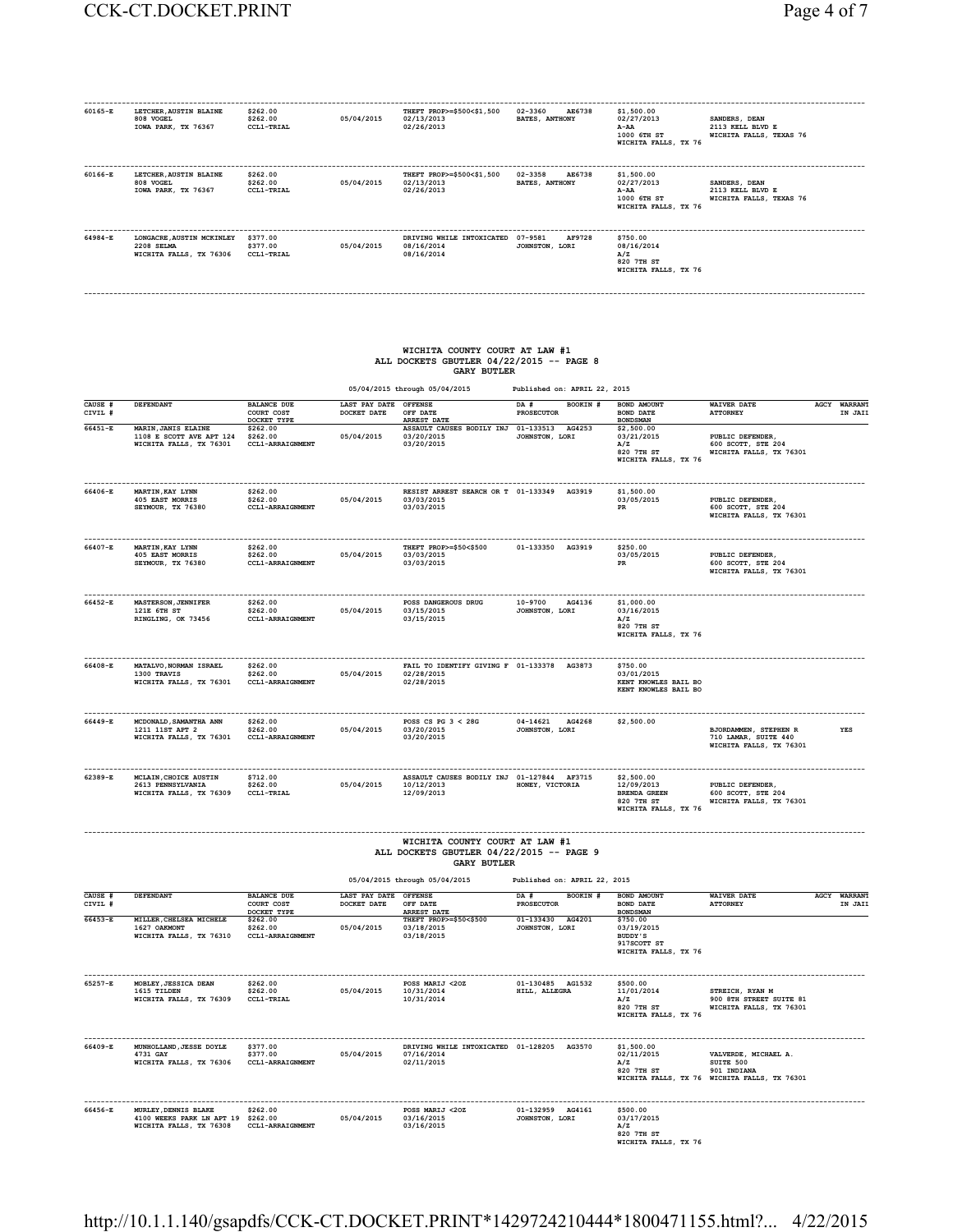| 66410-E            | MURRAY, JESSICA LEEANN<br>504 KEMP BLVD #256<br>WICHITA FALLS, TX 76301 CCL1-ARRAIGNMENT              | \$262.00<br>\$262.00                                           | 05/04/2015                                    | POSS MARIJ <20Z<br>02/26/2015<br>02/26/2015                                                                                        | 01-132917 AG4499                                 | \$3,000.00<br>03/31/2015<br><b>URBONDSMAN</b><br>PO BOX 8105<br>WICHITA FALLS, TX 76     |                                                                      |                         |
|--------------------|-------------------------------------------------------------------------------------------------------|----------------------------------------------------------------|-----------------------------------------------|------------------------------------------------------------------------------------------------------------------------------------|--------------------------------------------------|------------------------------------------------------------------------------------------|----------------------------------------------------------------------|-------------------------|
| 66411-E            | MURRAY, JESSICA LEEANN<br>504 KEMP BLVD #256<br>WICHITA FALLS, TX 76301 CCL1-ARRAIGNMENT              | \$262.00<br>\$262.00                                           | 05/04/2015                                    | EVADING ARREST DETENTION  01-133296  AG4499<br>02/26/2015<br>02/26/2015                                                            |                                                  | \$1,500.00<br>03/31/2015<br><b>URBONDSMAN</b><br>PO BOX 8105<br>WICHITA FALLS, TX 76     |                                                                      |                         |
|                    |                                                                                                       |                                                                |                                               | WICHITA COUNTY COURT AT LAW #1<br>ALL DOCKETS GBUTLER 04/22/2015 -- PAGE 10<br><b>GARY BUTLER</b><br>05/04/2015 through 05/04/2015 | Published on: APRIL 22, 2015                     |                                                                                          |                                                                      |                         |
| CAUSE #            | DEFENDANT                                                                                             | <b>BALANCE DUE</b>                                             | LAST PAY DATE OFFENSE                         |                                                                                                                                    | DA #<br>BOOKIN #                                 | <b>BOND AMOUNT</b>                                                                       | <b>WAIVER DATE</b>                                                   | AGCY WARRANT            |
| CIVIL #            |                                                                                                       | COURT COST<br>DOCKET TYPE                                      | DOCKET DATE                                   | OFF DATE<br>ARREST DATE                                                                                                            | PROSECUTOR                                       | BOND DATE<br><b>BOND SMAN</b>                                                            | <b>ATTORNEY</b>                                                      | IN JAII                 |
| 66454-E            | NEAL, DAVAUGHTY LEE<br>403 BAILEY AVE APT B<br>WICHITA FALLS, TX 76309 CCL1-ARRAIGNMENT               | \$262.00<br>\$262.00                                           | 05/04/2015                                    | FAIL TO IDENTIFY FUGITIVE 01-133448 AG4181<br>03/17/2015<br>03/17/2015                                                             | JOHNSTON, LORI                                   | \$2,500.00<br>03/18/2015<br>A/Z<br>820 7TH ST<br>WICHITA FALLS, TX 76                    |                                                                      |                         |
| 66412-E            | NORTON, NATHAN LEROY<br>5228 FM 1177<br>WICHITA FALLS, TX 76305                                       | \$262.00<br>\$262.00<br>CCL1-ARRAIGNMENT                       | 05/04/2015                                    | POSS MARIJ <20Z<br>02/24/2015<br>02/24/2015                                                                                        | 10-9686<br>AG3800                                | \$500.00<br>02/25/2015<br>A-AA<br>1000 6TH ST<br>WICHITA FALLS, TX 76                    |                                                                      |                         |
| 64266-E            | OROZCO JR, RUPERTO<br>1678 PATIO TERRANCE APT A \$262.00<br>ARLINGTON, TX 76010 CCL1-TRIAL            | \$262.00                                                       | 05/04/2015                                    | VIOL COURT ORDER ENJ ORGA 01-129230 AF6676<br>04/12/2014<br>04/12/2014                                                             | HILL, ALLEGRA                                    | \$10,000.00<br>04/12/2014<br>A/Z<br>820 7TH ST<br>WICHITA FALLS, TX 76                   | NIMZ, DUSTIN E.<br>900 8TH ST., STE. 1400<br>WICHITA FALLS, TX 76301 |                         |
| 66455-E            | .<br>OWEN.ANGELA DAWN<br>515 BLUEBONNETT<br>BURKBURNETT, TX 76354                                     | ------------------<br>\$262.00<br>\$262.00<br>CCL1-ARRAIGNMENT | 05/04/2015                                    | .<br>POSS MARIJ <20Z<br>03/14/2015<br>03/14/2015                                                                                   | ------------<br>10-9697 AG4115<br>JOHNSTON, LORI | \$500.00<br>03/15/2015<br>MY BONSDSMAN BAIL BO<br>MY BONSDSMAN BAIL BO<br>706 E SCOTT    |                                                                      |                         |
| 66457-E            | PADILLA, NICOLAS ALEJANDRO \$262.00<br>5015 LOUETTA<br>SPRING, TX 77379                               | \$262.00<br><b>CCL1-ARRAIGNMENT</b>                            | 05/04/2015                                    | FAIL TO IDENTIFY FUGITIVE 01-133535 AG4400<br>03/27/2015<br>03/27/2015                                                             | JOHNSTON, LORI                                   | \$2,500.00<br>03/27/2015<br>A/Z<br>820 7TH ST<br>WICHITA FALLS, TX 76                    | PUBLIC DEFENDER,<br>600 SCOTT, STE 204<br>WICHITA FALLS, TX 76301    |                         |
| 62570-E            | PALMER, ROBERTA HENRIETTA \$377.00<br>2725 RIDGEWAY<br>WICHITA FALLS, TX 76306 CCL1-TRIAL             | \$377.00                                                       | 05/04/2015                                    | DRIVING WHILE INTOXICATED 01-122000 AE4392<br>11/11/2012<br>11/11/2012                                                             | HONEY, VICTORIA                                  | \$1,500.00<br>11/12/2012<br>A/Z<br>820 7TH ST<br>WICHITA FALLS, TX 76                    | SMITH, PRICE<br>705 8TH ST., SUITE 600<br>WICHITA FALLS, TEXAS 76    |                         |
|                    |                                                                                                       |                                                                |                                               | WICHITA COUNTY COURT AT LAW #1<br>ALL DOCKETS GBUTLER 04/22/2015 -- PAGE 11<br><b>GARY BUTLER</b><br>05/04/2015 through 05/04/2015 | Published on: APRIL 22, 2015                     |                                                                                          |                                                                      |                         |
| CAUSE #<br>CIVIL # | DEFENDANT                                                                                             | <b>BALANCE DUE</b><br>COURT COST                               | LAST PAY DATE OFFENSE<br>DOCKET DATE OFF DATE |                                                                                                                                    | BOOKIN #<br>$DA$ #<br><b>PROSECUTOR</b>          | BOND AMOUNT<br><b>BOND DATE</b>                                                          | <b>WAIVER DATE</b><br><b>ATTORNEY</b>                                | AGCY WARRANT<br>IN JAIL |
| 66413-E            | PEIRCE, BRANDON DAVID<br>11868 GULF LAKE ROAD<br>IOWA PARK, TX 76367                                  | DOCKET TYPE<br>\$262.00<br>\$262.00<br>CCL1-ARRAIGNMENT        | 05/04/2015                                    | ARREST DATE<br>THEFT PROP>=\$50<\$500 08-95<br>12/30/2014<br>01/23/2015                                                            | AG3149                                           | <b>BONDSMAN</b><br>\$3,500.00<br>01/25/2015<br>A/Z<br>820 7TH ST<br>WICHITA FALLS, TX 76 | PUBLIC DEFENDER,<br>600 SCOTT, STE 204<br>WICHITA FALLS, TX 76301    |                         |
| 66414-E            | PEREZ, BILLY JOE \$262.00<br>1619 22ND STR<br>WICHITA FALLS, TX 76301 CCL1-ARRAIGNMENT                | \$262.00                                                       | 05/04/2015                                    | DISPLAY FICTITIOUS MOTOR  01-133311  AG3846<br>02/26/2015<br>02/26/2015                                                            |                                                  | \$750.00<br>03/03/2015<br>PR                                                             | KOSUB, STACY<br>710 LAMAR<br>WICHITA FALLS, TX 76301                 |                         |
| 66415-R            | PEREZ.BILLY JOE<br>1619 22ND STR<br>WICHITA FALLS, TX 76301 CCL1-ARRAIGNMENT                          | \$262.00<br>\$262.00                                           | 05/04/2015                                    | FICTITIOUS COUNTERFEIT IN 01-133310 AG3846<br>02/26/2015<br>02/26/2015                                                             |                                                  | \$750.00<br>03/03/2015<br>$_{\rm PR}$                                                    | KOSUB, STACY<br>710 LAMAR<br>WICHITA FALLS, TX 76301                 |                         |
| .<br>66416-E       | --------------------<br>PEREZ, BILLY JOE<br>1619 22ND STR<br>WICHITA FALLS, TX 76301 CCL1-ARRAIGNMENT | \$262.00<br>\$262.00                                           | 05/04/2015                                    | POSS MARIJ <20Z 01-132916 AG3846<br>02/26/2015<br>02/26/2015                                                                       |                                                  | \$500.00<br>03/03/2015<br>PR                                                             | KOSUB, STACY<br>710 LAMAR<br>WICHITA FALLS, TX 76301                 |                         |
| 59434-E            | PICENO, JUAN MANUEL<br>1520 23RD<br>WICHITA FALLS, TX 76301 CCL1-TRIAL                                | \$332.00<br>\$332.00                                           | 05/04/2015                                    | POSS MARIJ <202 01-122864 AE5525<br>01/04/2013<br>01/04/2013                                                                       | BATES, ANTHONY                                   | \$1,501.00<br>01/07/2013<br><b>URBONDSMAN</b><br>PO BOX 8105<br>WICHITA FALLS, TX 76     | PUBLIC DEFENDER.<br>600 SCOTT, STE 204<br>WICHITA FALLS, TX 76301    |                         |
| 61409-E            | PICENO, JUAN MANUEL<br>1520 23RD ST                                                                   | \$332.00<br>\$332.00                                           | 05/04/2015                                    | POSS MARIJ <20Z<br>06/15/2013                                                                                                      | 04-13023 AE9354<br>KUCERA, ALLYSON               | \$1,001.00<br>06/13/2013                                                                 | PUBLIC DEFENDER,                                                     |                         |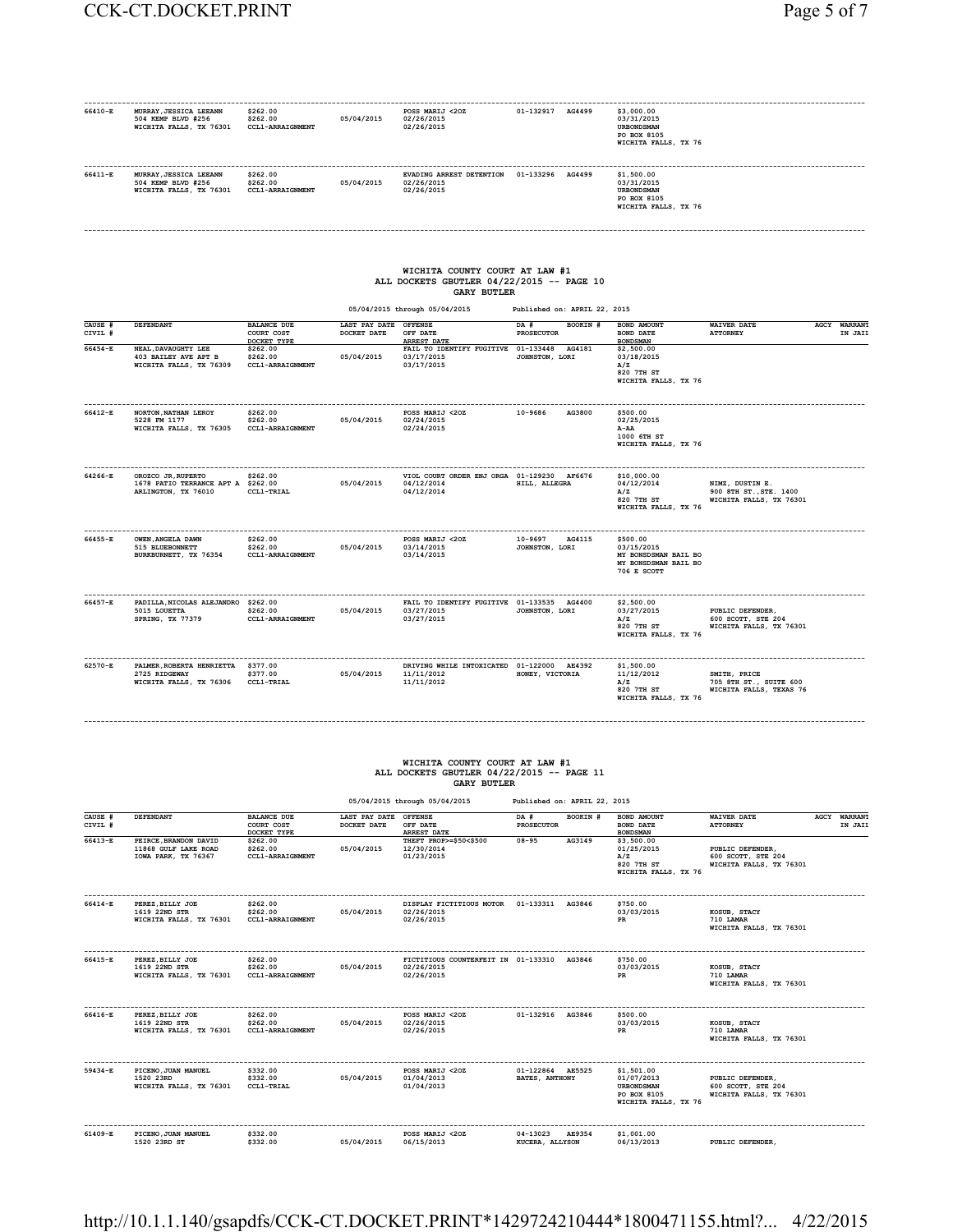#### CCK-CT.DOCKET.PRINT Page 6 of 7

## **WICHITA COUNTY COURT AT LAW #1 ALL DOCKETS GBUTLER 04/22/2015 -- PAGE 12 GARY BUTLER**

 **05/04/2015 through 05/04/2015 Published on: APRIL 22, 2015**

| CAUSE #<br>CIVIL # | DEFENDANT                                                                             | <b>BALANCE DUE</b><br>COURT COST<br>DOCKET TYPE | LAST PAY DATE<br>DOCKET DATE | <b>OFFENSE</b><br>OFF DATE<br><b>ARREST DATE</b>                        | BOOKIN #<br>DA #<br><b>PROSECUTOR</b> | BOND AMOUNT<br>BOND DATE<br><b>BONDSMAN</b>                                          | <b>WAIVER DATE</b><br><b>ATTORNEY</b>                              | <b>AGCY WARRANT</b><br>IN JAII |
|--------------------|---------------------------------------------------------------------------------------|-------------------------------------------------|------------------------------|-------------------------------------------------------------------------|---------------------------------------|--------------------------------------------------------------------------------------|--------------------------------------------------------------------|--------------------------------|
| 61410-E            | PICENO, JUAN MANUEL<br>1520 23RD ST<br>WICHITA FALLS, TX 76301                        | \$332.00<br>\$332.00<br>CCL1-TRIAL              | 05/04/2015                   | POSS MARIJ <20Z<br>07/02/2013<br>07/02/2013                             | 01-125292 AE9761<br>KUCERA, ALLYSON   | \$1,001.00<br>07/02/2013<br><b>URBONDSMAN</b><br>PO BOX 8105<br>WICHITA FALLS, TX 76 | PUBLIC DEFENDER,<br>600 SCOTT, STE 204<br>WICHITA FALLS, TX 76301  |                                |
| 60288-E            | PONCE, CARMELO RAMIREZ III \$402.00<br>307 PARK AVE<br>ELECTRA, TX 76360              | \$402.00<br>CCL1-TRIAL                          | 05/04/2015                   | POSS CS PG $3 < 28$ G<br>03/01/2013<br>03/01/2013                       | 03-2788<br>AE6797<br>HONEY, VICTORIA  | \$10,002.00<br>03/02/2013<br>IN CUSTODY                                              | BARBER, MARK<br>1101 SCOTT AVE., STE. 1<br>WICHITA FALLS, TX 76301 |                                |
| 66417-E            | ROBERTSON JR, CHRISTOPHER<br>PHER WILLIAM<br>4664 WOODLAWN<br>WICHITA FALLS, TX 76308 | \$262.00<br>\$262.00<br><b>CCL1-ARRAIGNMENT</b> | 05/04/2015                   | POSS MARIJ <= 2 OZ DRUG FR 01-132926 AG3862<br>02/27/2015<br>02/27/2015 |                                       | \$2,500.00<br>02/28/2015<br>A/Z<br>820 7TH ST<br>WICHITA FALLS, TX 76                |                                                                    |                                |
| 66418-E            | ROBERTSON JR, CHRISTOPHER<br>PHER WILLIAM<br>4664 WOODLAWN<br>WICHITA FALLS, TX 76308 | \$262.00<br>\$262.00<br><b>CCL1-ARRAIGNMENT</b> | 05/04/2015                   | EVADING ARREST DETENTION  01-133319  AG3862<br>02/27/2015<br>02/27/2015 |                                       | \$2,500.00<br>02/28/2015<br>A/Z<br>820 7TH ST<br>WICHITA FALLS, TX 76                |                                                                    |                                |
| 62394-E            | ROBINSON, VICTOR IRWIN<br>1928 PAWHUSKA DR<br>WICHITA FALLS, TX 76309                 | \$0.00<br><b>CCL1-TRIAL</b>                     | 05/04/2015                   | FAIL TO IDENTIFY FUGITIVE 01-127874 AF3646<br>12/03/2013<br>12/03/2013  | HONEY, VICTORIA                       | \$3,500.00<br>12/04/2013<br>$A-AA$<br>1000 6TH ST<br>WICHITA FALLS, TX 76            | GRIMES, GANT<br>4600 BELAIR<br>WICHITA FALLS, TX 76310             |                                |
| 61508-E            | SANCHEZ, ROBERT ALLEN<br>123 BERRY LANE<br>WICHITA FALLS, TX 76301                    | \$332.00<br>\$332.00<br><b>CCL1-TRIAL</b>       | 05/04/2015                   | POSS MARIJ <= 2 OZ DRUG FR 01-125372 AF448<br>07/27/2013<br>07/27/2013  | HONEY, VICTORIA                       |                                                                                      | TROTTER, FRANK<br>807 8TH ST STE 900<br>WICHITA FALLS, TX 76301    |                                |

## **WICHITA COUNTY COURT AT LAW #1 ALL DOCKETS GBUTLER 04/22/2015 -- PAGE 13 GARY BUTLER**

**------------------------------------------------------------------------------------------------------------------------------------------------------------------------------------------**

|                    |                                                                          |                                                 | 05/04/2015 through 05/04/2015<br>Published on: APRIL 22, 2015 |                                                                       |                                       |                                                                         |                                                                       |  |                                |
|--------------------|--------------------------------------------------------------------------|-------------------------------------------------|---------------------------------------------------------------|-----------------------------------------------------------------------|---------------------------------------|-------------------------------------------------------------------------|-----------------------------------------------------------------------|--|--------------------------------|
| CAUSE #<br>CIVIL # | DEFENDANT                                                                | <b>BALANCE DUE</b><br>COURT COST<br>DOCKET TYPE | LAST PAY DATE OFFENSE<br>DOCKET DATE                          | OFF DATE<br><b>ARREST DATE</b>                                        | DA #<br>BOOKIN #<br><b>PROSECUTOR</b> | BOND AMOUNT<br><b>BOND DATE</b><br><b>BONDSMAN</b>                      | <b>WAIVER DATE</b><br><b>ATTORNEY</b>                                 |  | <b>AGCY WARRANT</b><br>IN JAII |
| $61622 - E$        | SANCHEZ, ROBERT ALLEN<br>123 BERRY LANE<br>WICHITA FALLS, TX 76301       | \$332.00<br>\$332.00<br>CCL1-TRIAL              | 05/04/2015                                                    | ASSAULT CAUSES BODILY INJ<br>07/20/2012<br>09/17/2013                 | 01-126457 AF1763<br>HONEY, VICTORIA   |                                                                         | TROTTER, FRANK<br>807 8TH ST STE 900<br>WICHITA FALLS, TX 76301       |  |                                |
| 62369-E            | SANCHEZ, ROBERT ALLEN<br>123 BERRY LANE<br>WICHITA FALLS, TX 76301       | \$332.00<br>\$332.00<br>CCL1-TRIAL              | 05/04/2015                                                    | PROH WEAPON SWITCHBLADE/K 01-126084 AF448<br>07/27/2013<br>07/27/2013 | KUCERA, ALLYSON                       |                                                                         | TROTTER, FRANK<br>807 8TH ST STE 900<br>WICHITA FALLS, TX 76301       |  |                                |
| 63903-E            | SANCHEZ, ROBERT ALLEN<br>123 BARRY LN<br>WICHITA FALLS, TX 76301         | \$332.00<br>\$332.00<br>CCL1-TRIAL              | 05/04/2015                                                    | POSS MARIJ <20Z<br>05/14/2014<br>05/14/2014                           | 01-128867 AF7446<br>KUCERA, ALLYSON   |                                                                         | TROTTER, FRANK<br>807 8TH ST STE 900<br>WICHITA FALLS, TX 76301       |  |                                |
| 64148-E            | SANCHEZ, ROBERT ALLEN<br>123 BURRY LN<br>WICHITA FALLS, TX 76301         | \$332.00<br>\$332.00<br><b>CCL1-TRIAL</b>       | 05/04/2015                                                    | POSS MARIJ <20Z<br>06/23/2014<br>06/23/2014                           | 01-129363 AF8384<br>HONEY, VICTORIA   |                                                                         | TROTTER, FRANK<br>807 8TH ST STE 900<br>WICHITA FALLS, TX 76301       |  |                                |
| 65362-E            | SINGLETARY, ROBERT ANDREW<br>202 NORTH HOLLY ST<br>BURKBURNETT, TX 76354 | \$262.00<br>\$262.00<br>CCL1-TRIAL              | 05/04/2015                                                    | THEFT PROP>=\$50<\$500<br>10/24/2014<br>11/07/2014                    | 10-9575<br>AG1681<br>JOHNSTON, LORI   | \$1,000.00<br>11/08/2014<br>A/Z<br>820 7TH ST<br>WICHITA FALLS, TX 76   | STREICH, RYAN M<br>900 8TH STREET SUITE 81<br>WICHITA FALLS, TX 76301 |  |                                |
| 65419-E            | SMITH, TYRONE LEE<br><b>801 E ROOSEVELT</b><br>ELECTRA, TX 76360         | \$262.00<br>\$262.00<br>CCL1-TRIAL              | 05/04/2015                                                    | ASSAULT CAUSES BODILY INJ 10-9518<br>08/30/2014<br>09/25/2014         | AG703<br>JOHNSTON, LORI               | \$10,000.00<br>09/25/2014<br>SANDERS, DEAN                              | SANDERS, DEAN<br>2113 KELL BLVD E<br>WICHITA FALLS, TEXAS 76          |  |                                |
| 66419-E            | SOLIS JR, SYLVESTER (NMN)<br>1513 22ND ST<br>WICHITA FALLS, TX 76301     | \$377.00<br>\$377.00<br>CCL1-ARRAIGNMENT        | 05/04/2015                                                    | DRIVING WHILE INTOXICATED 07-9594<br>02/07/2015<br>02/07/2015         | AG3471                                | \$1,500.00<br>02/07/2015<br>A-AA<br>1000 6TH ST<br>WICHITA FALLS, TX 76 |                                                                       |  |                                |